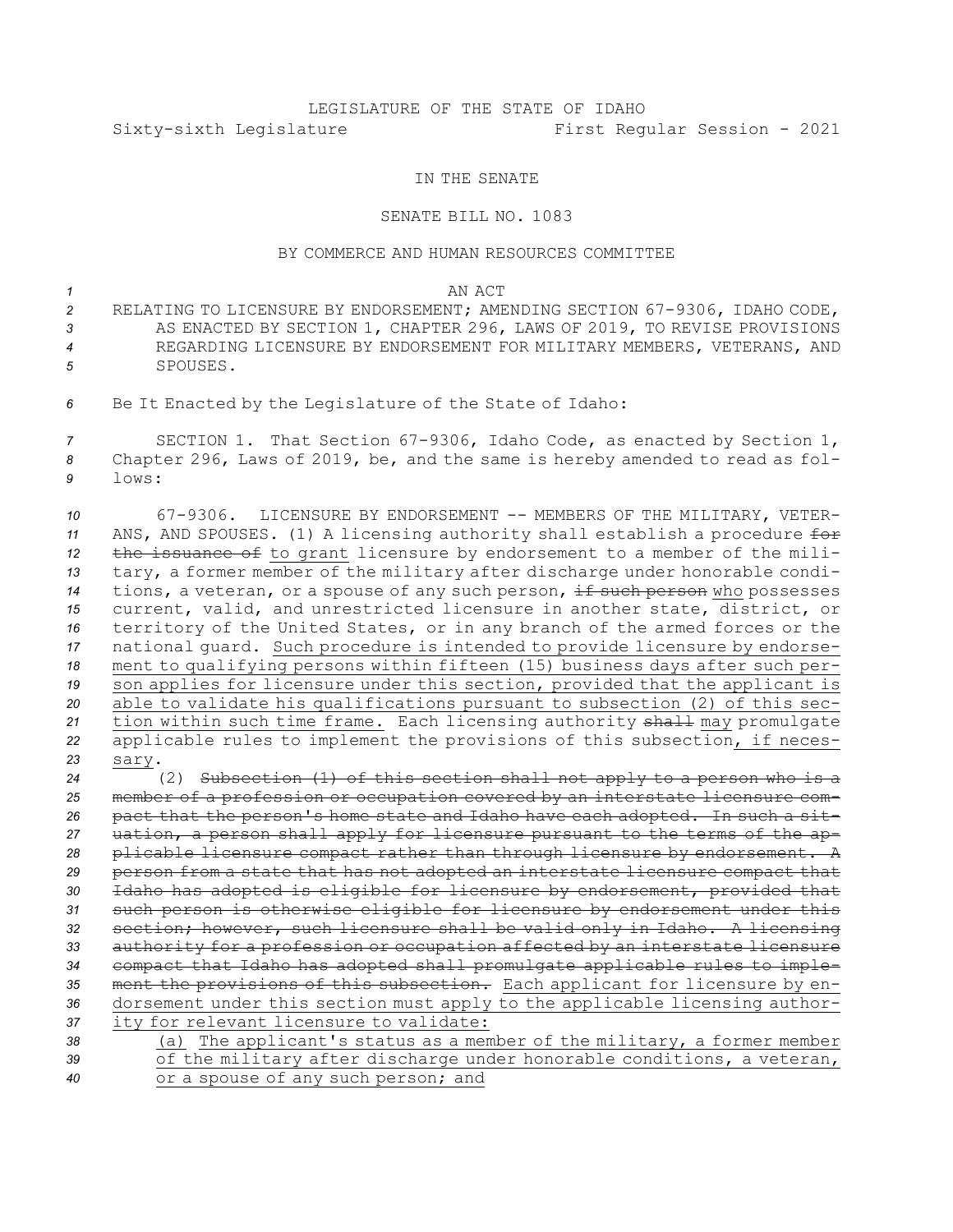(b) The applicant's current, valid, and unrestricted licensure in another state, district, or territory of the United States, or in any branch of the armed forces or the national guard. (3) An applicant for licensure by endorsement pursuant to this section must disclose all current, pending, or subsequent disciplinary proceed- ings related to the applicant's licensure in another state, district, or territory of the United States, or in any branch of the armed forces or the national guard. <sup>A</sup> licensing authority has discretion regarding whether to withhold, revoke, or place conditions on an applicant's licensure by endorsement related to such disciplinary proceeding and any information obtained by the licensing authority related to such proceedings. An ap- plicant's failure to disclose <sup>a</sup> current, pending, or future disciplinary proceeding pursuant to this subsection is grounds for <sup>a</sup> licensing authority to withhold, revoke, or place conditions on licensure by endorsement pur- suant to this section. (4) With respect to an applicant under this section, each licensing au- thority must implement <sup>a</sup> condensed military application form to verify the requirements of subsection (2) of this section. <sup>A</sup> condensed application may not request additional information unless such information is deemed criti- cal by the applicable licensing authority to verify the applicant's qualifi- cation for an Idaho-specific aspect of practice or to determine the applica- ble scope of practice pursuant to subsection (5) of this section. As part of <sup>a</sup> condensed military application, <sup>a</sup> licensing authority may not require: (a) The taking of all or <sup>a</sup> portion of an examination, even if such exami- nation is required of other applicants for the same type of licensure in Idaho; or 27 (b) The payment of an application fee. (5) With respect to applicants for licensure by endorsement under this section, <sup>a</sup> licensing authority may, at its discretion, compare the autho- rized scope of practice in the applicable jurisdiction, or jurisdictions, where the applicant currently holds licensure to the authorized scope of practice in Idaho. If such licensing authority determines that the au- thorized scope of practice in Idaho is broader than the scope of practice authorized in the jurisdiction, or jurisdictions, where the applicant cur- rently holds licensure, such licensing authority may issue <sup>a</sup> limited license to such applicant pending completion of the additional education, training, or any other requirements determined necessary by the licensing authority. <sup>A</sup> limited license issued under this section must restrict the applicant's practice in Idaho to the scope of practice authorized in the state where the applicant holds prior licensure until such time that the applicant satisfies the education, training, or other requirements deemed necessary by the li- censing authority for <sup>a</sup> limited period of time necessary for an applicant to meet the qualifications for <sup>a</sup> full license. Notwithstanding the provisions of subsection (4) of this section, <sup>a</sup> licensing authority may administer an examination or partial examination to an applicant pursuant to this sub- section for the purpose of ascertaining whether an applicant possesses the requisite qualifications for <sup>a</sup> full license. Such examination must be narrowly tailored to the additional knowledge or skills required for the applicant to prove that he is qualified for <sup>a</sup> full license.